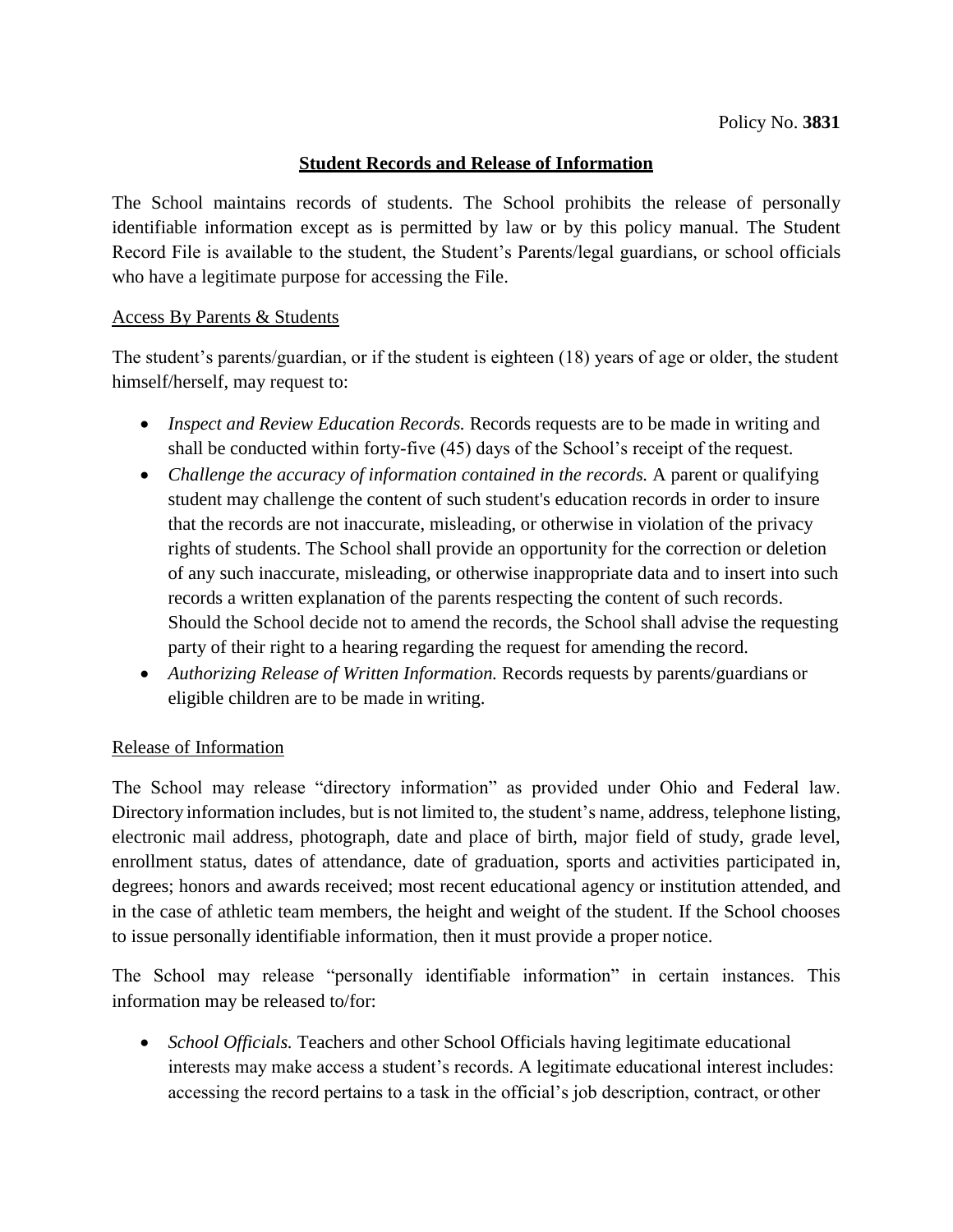document of employment; pertains to a task relating to educating, disciplining, or providing service to the student or the student's family; or any other purpose the School deems necessary.

- *Officials in Other Schools.* Officials of other schools may have access when the student intends to enroll. Parents must be notified and given an opportunity to challenge the content of the record
- *State and Federal Officials.* State and federal officials may access a student's record for purposes of audits and law enforcement investigations.
- *Financial Aid.* Persons requesting such records in connection with the student's application for financial aid;
- *Military Recruiters*. Pursuant to Ohio and Federal Law, the School will provide student information of students in grades ten (10) through twelve (12), upon request to any recruiting officer for any branch of the United States armed forces who requests such information. Any data received by a recruiting officer shall be used solely for the purpose of providing information to students regarding military service and shall not be released to any person other than individuals within the recruiting services of the armed forces. The School will provide notice that a student's parent, guardian, or custodianmay request in writing that the School not release the information to military recruiters. Upon receiving such a written notice, the School will not release the student'sinformation.
- *Anti-Terrorism Purposes.* In certain instances, student records may be obtained by an Assistant U.S. Attorney General or higher-ranking federal official.
- *Court Orders or Subpoenas.* Student records may be produced in response to a court order or a lawfully issued subpoena.
- *Missing Children*. Information may be provided to a law enforcement officer when the officer indicates an investigation is ongoing and the student may be or is a missing child, as defined by the Revised Code.
- *Personal Knowledge.* A School Official may release information when it is obtained through the official's personal knowledge or observation and not the education record.
- *Ohio Department of Education Requests.* The School shall provide the Ohio Department of Education (ODE) with student information when (1) a testing company has notified the ODE that the student's written response to a question included threats or descriptions of harm to another person or the student's self and the information is necessary to enable the department to identify the student, (2) the ODE requests information to respond to an appeal from the School on an achievement test, or (3) to determine if the student satisfies alternative conditions for a high school diploma.
- *The School's Sponsor*. The School may provide its Sponsor with access to student or other records if agreed to and required in the School's Charter Contract with itsSponsor.
- *Health & Safety Emergency.* The School may disclose personally identifiable information to necessary parties if knowledge of the information is necessary to protect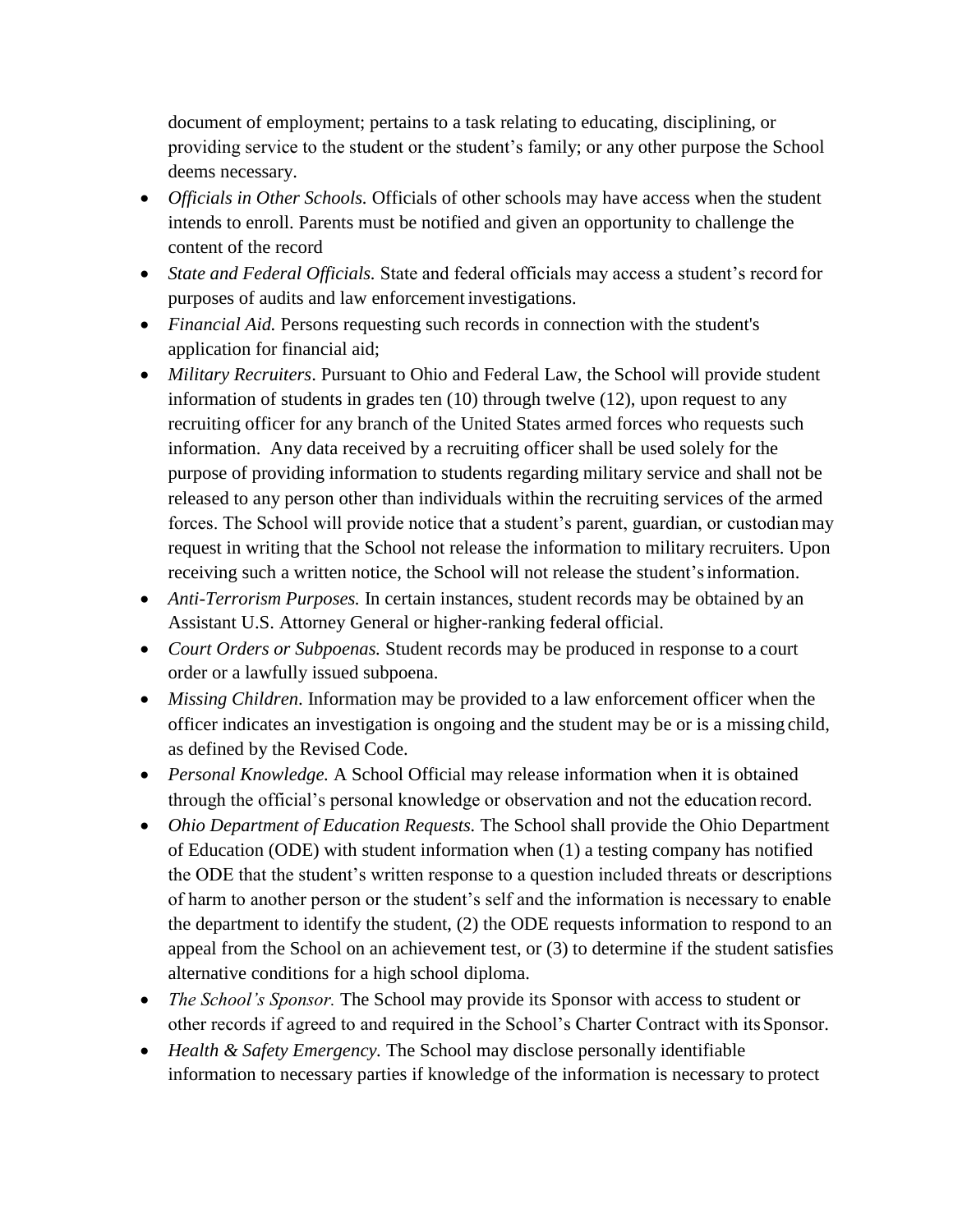the health or safety of a student or others. The school must determine and record the articulable and significant threat.

## Transfer of Records

The School shall transfer all records to another school upon being notified the student has transferred and the transferring school requests the records files.

## Security of Records

To maintain the security and confidentiality of the documents, the School shall require an employee to be present when records are inspected. The School shall also maintain a record log of all persons whom access a student's records. The log must identify (1) all individuals and agencies that are granted access and (2) a statement regarding the legitimate interest in obtaining student information. The student log must be signed by employees of the School as well as non-school employees.

## Disseminating this Policy

In accordance with federal law, parents shall be informed on an annual notice regarding their rights under this policy, state law, and federal law. The form shall specifically state what information is considered "directory information." A parent may object within ten (10) days of the receiving the notice. Upon receiving notice from the parent, the School shall not release such information without obtaining consent. The notice form is provided at 3810.2.

# *Federal:* 34 C.F.R. 99.3, 20 C.F.R. 1232g(a)(2)(5).

*Cross Reference:* Policy 1741, Public Records Access Policy; Policy 1742, Internet Public Record Redaction Policy; Policy 1743, Retention, Management, and Disposal of Records; Policy 3833, Tracking Missing Children; Policy 3831, Student Records and Release of Information; Policy 5810, Personnel Records File; Policy 3832, Confidential and Public Records.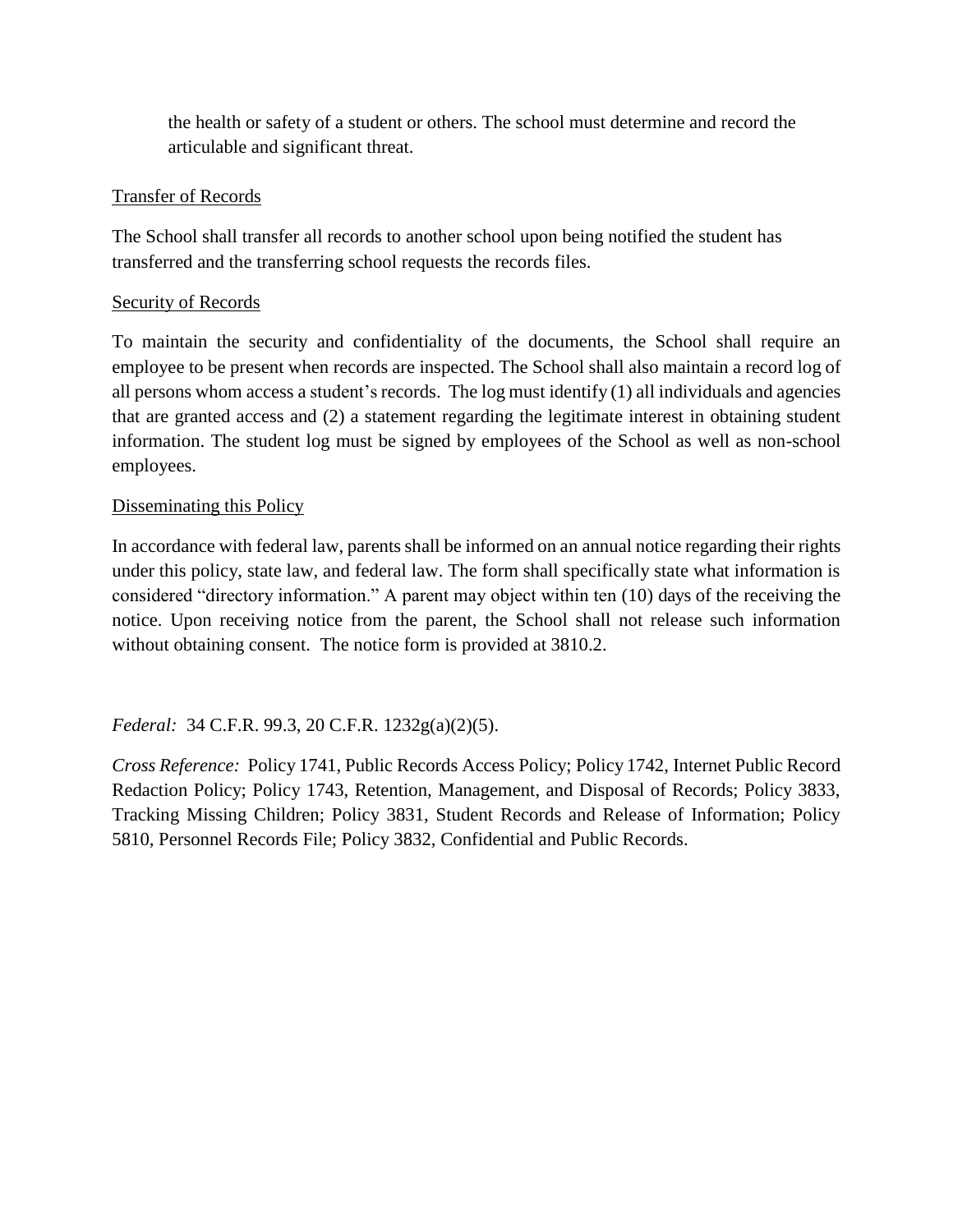### **Family Educational Rights and Privacy Act (FERPA)**

#### **Notice for Directory Information**

The *Family Educational Rights and Privacy Act* (FERPA), a Federal law, and Ohio Law require the School to protect the privacy of student records.

As a parent you, or your child—if your child is 18 or older—has the right to inspect and review the student's education records, request that the School correct records, and provide written permission to release student records. All requests to inspect, review, and release are to be done in accordance with the School's policies.

While the School generally must obtain your written consent prior to disclosing personally identifiable information from your child's education records, the School may disclose appropriately designated "directory information" without written consent, unless you have advised the School otherwise.

The primary purpose of directory information is to allow the School to include directory information from your child's education records in certain school publications. Examples include: the annual yearbook, Honor roll or other recognition lists, and Graduation programs.

Directory information may be disclosed to outside organizations without a parent's prior written consent. Outside organizations include, but are not limited to, companies that manufacture class rings or publish yearbooks.

The School has designated the following information (denoted by "X" marks) as directory information:

| Name                    | Major Field of Study  | Honors & awards              |
|-------------------------|-----------------------|------------------------------|
| Address                 | <b>School Related</b> | Weight & Height of           |
|                         | Publications          | <b>Athletic Team Members</b> |
| <b>Telephone Number</b> | Grade Level           | <b>Enrollment Status</b>     |
| <b>Email Address</b>    | Dates of Attendance   | <b>Student Directory</b>     |
| Photograph              | Date of Graduation    | yearbook                     |
| Date/Place of Birth     | Sports & Activities   | Student ID number, user      |
|                         |                       | ID, or other unique          |
|                         |                       | identifier (excluding a      |
|                         |                       | SSN)                         |